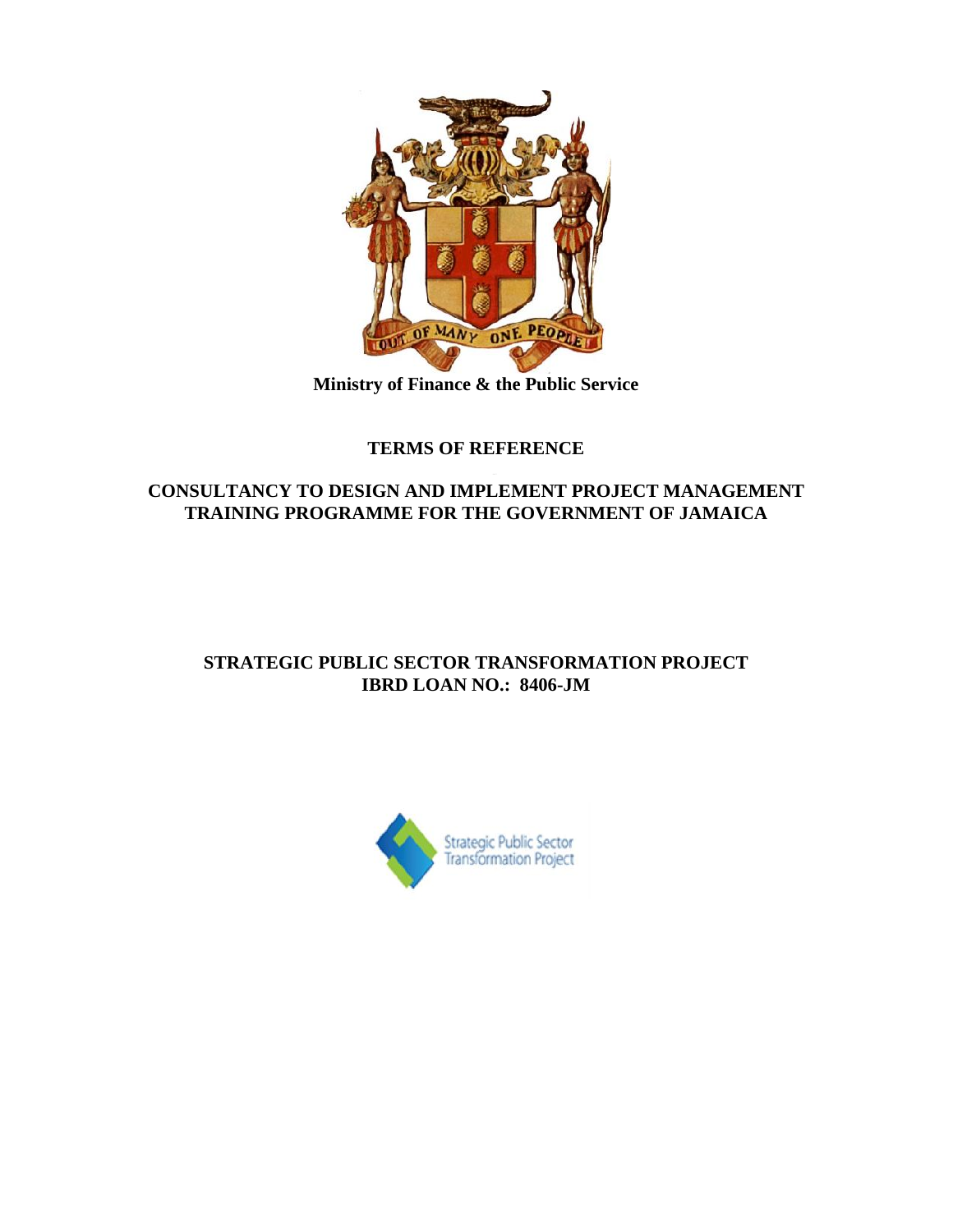#### **1. BACKGROUND**

The Government of Jamaica has pursued strategic public investment programmes for over thirty years 1 . Though there has been institutional ownership of the process, it is believed that the programmes were not streamlined and cohesive enough to allow for the anticipated outcomes. Reviews of the previous public investment frameworks, including their weaknesses, indicate that the quality of the projects, project execution in terms of physical outputs and adherence to the timelines for project execution were problematic. Notwithstanding the weaknesses, many lessons were learnt and these lessons have informed the current process of strengthening the Public Investment Management System (PIMS).

Cabinet Decision No 38/13 of October 2013 gave approval for the institutionalization of the Public Investment Management System (PIMS) and, in doing so; standardize the treatment of public investment across the public sector with respect to the entire project cycle.

A new section 48J was introduced into the FAA Act as well as a Fourth Schedule which specifies the elements of the Public Investment Management System including the main stakeholders and their roles and the intended outputs and outcomes of the PIMS. Key among these new statutes were definitions related to "public investment" and "public investment project". Amendments were also made to the PBMA with respect to public investment given that much of the public investment in Jamaica is executed through public bodies.

Since these amendments, more legislative and regulatory work has been done to further refine the PIMS and, by extension, the Public Sector Investment Programme (PSIP). In February 2015, additional amendments to both the FAA and PBMA provided for exceptions to the definition of public investment. The exception limits public investment to those undertaken by entities within the "specified public sector". The "specified public sector" is defined as the public sector minus those entities that will be certified as commercial by the Auditor General and, therefore outside of the fiscal rules, as at April 1, 2017. It is anticipated that only a few entities will qualify and the specified public sector will encompass much more than 90% of the public sector. The ambit of the PIMS and PSIP, therefore, is quite extensive in scope.

The Public Investment Management Committee (PIMC) and the Public Investment Secretariat have both been given central roles in the new Public Investment Management System (PIMS). The establishment of these bodies and clarity about their roles and responsibilities is critical to the success of the PIMS.

The role and the responsibilities of the PIMC (PIMC) and the PIMSEC are laid out in the Fourth Schedule of the Financial Administration and Audit (Amendment) Act 2014, hereinafter referred to as 'the Act'.

It is intended that PIMC will be the principal authority on PIMS in Jamaica and as such will be a key adviser to the Cabinet in terms of their executive decision making regarding the Public Sector Investment Programme (PSIP), in terms of which projects are included and which ones are not.

<sup>1</sup> The process pre-dates to 1978 but the World Bank Structural Adjustment Loan in 1982 sought to formalize.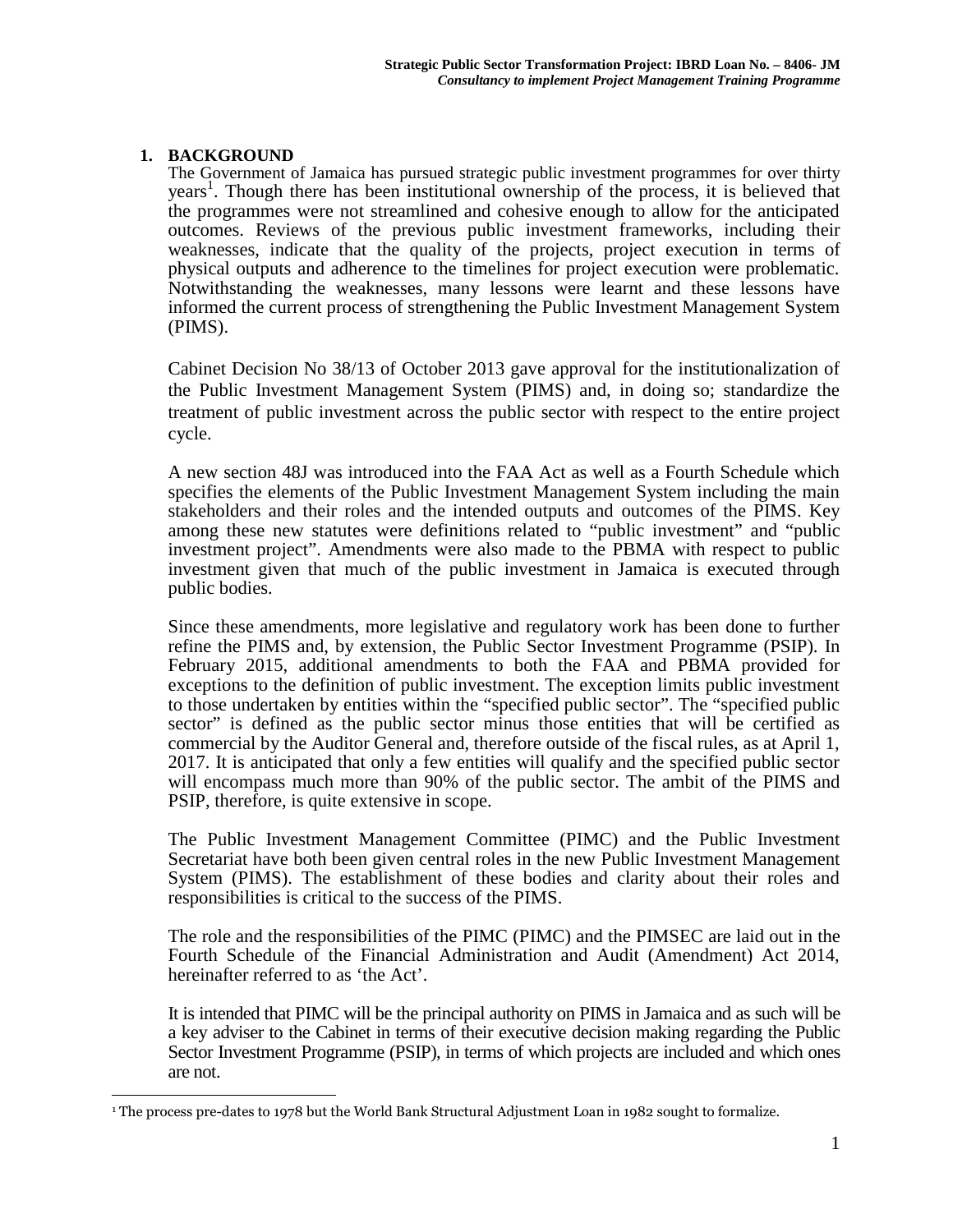PIMSEC directly supports the work of PIMC and as such has a pivotal role in the whole system. It is PIMSEC that is the 'Gatekeeper' of the entire system. Its primary objective is to provide focus, co-ordination and direction to the PIM system and in doing so, improve the quality of the projects that are approved for funding whilst at the same time weeding out unsuitable or unaffordable projects early before they can waste the country's limited resources. Like PIMC, it has no executive powers, only an advisory role; therefore, it can only be sustainable if it achieves credibility and respect. This will happen if its decisions, based objectively on policy and supporting data, are in the main accepted by PIMC and, subsequently, the Cabinet.

#### **2. STRATEGIC PUBLIC SECTOR TRANSFORMATION PROJECT (SPSTP)**

The Government of Jamaica is the beneficiary of an investment loan from the World Bank to implement The **Strategic Public Sector Transformation Project (IBRD Loan No.-8406-JM).** The Project is being implemented by the Ministry of Finance and the Public Service and its Development Objective is to strengthen public resource management and support selected public sector institutions in facilitating a more enabling environment for private sector growth.

The project has six components. This consultancy falls under Component I: Strengthening the Public Investment Management System (PIMS). The components of the SPSTP are:

- **Component I:** Strengthening the Public Investment Management System
- **Component II:** Strengthening the Budget Preparation Process & Results-Based Budgeting
- **Component III:** Adaptive Public Sector Approaches to Promote Fiscal Sustainability
- **Component IV:** Modernizing the Accountant General's Department
- **Component V:** Fostering Industrial Growth and Trade Facilitation
- **Component VI:** Project Management

#### **COMPONENT I**

The objective of this component is to improve public investment management through strengthening of the procedures, tools, institutions and governance mechanism of the system, and for the PSIP to incorporate public investment projects with estimated five year operating and maintenance costs fully linked to long term development goals and medium-term priority areas

The implementation of a public investment management training programme for the public sector is a key output under Component I of this loan. This output must: address the various stages of the project cycle and the multi-faceted stakeholders; and be tailored to meet the capacity needs of the entire group, as well as the distinct competencies that specified groups will require.

This component will support the GOJ reform efforts through; *inter alia*, the following activities: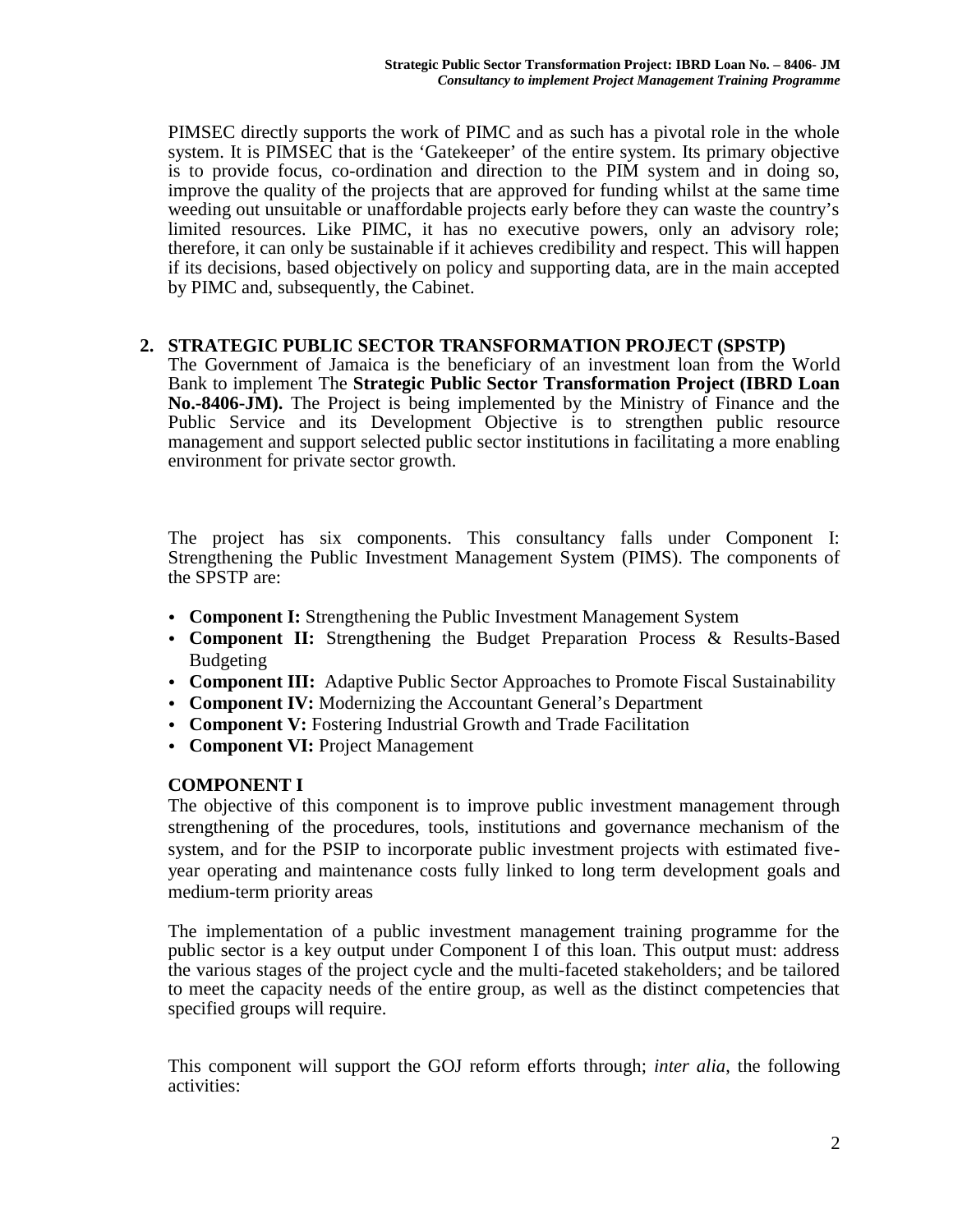- (i) migration of the current web-based database to a robust platform to manage all information about public investment across the project cycle and linked to the budgeting and financial systems of the country (expected to be compiled into IFMIS);
- (ii) design and **implementation of a public investment management training program for public sector**; and
- (iii) reviewing legislation and carrying out dissemination activities to integrate the PIMS with the administrative systems (including procurement and human resources)

#### **3. OBJECTIVES OF THIS CONSULTANCY**

The consultancy has two primary objectives:

- (i) The first is to assess the first round of trainings conducted in fiscal year 2016/2017 and to propose relevant recommendations for ensuring subsequent trainings are relevant and effective.
- (ii) The second is to conduct training to enhance the capacity of at least 130 public sector officers through a Project Management Training Programme, taking into account recommendations from the first round.

At the conclusion of this consultancy, public sector workers would have been upgraded in project management techniques involving planning, scheduling, controlling, resource allocation, and performance measurement activities required for the successful implementation of a project. This course should take the learner from project idea to approval and from approval to *ex post* evaluation. At the end of the training programme participants will be required to sit an internationally accredited Project Management Certification Examination.

Through this consultancy, the following specific objectives are expected to be met:

- Strengthen the project management skills of public sector project managers and officers, thereby providing a well-trained technical workforce.
- Improve the overall design and conceptualization of public sector investment projects
- Adopt international *best practices* in how projects are designed, monitored and evaluated throughout the project life cycle.
- Develop a forum where project managers within the various MDAs can communicate and share experiences in the design, financial structuring, implementation and monitoring of projects to lift the standards throughout the public sector.
- Discuss project management in the context of today's era of downsized government, in which many key functions are routinely outsourced.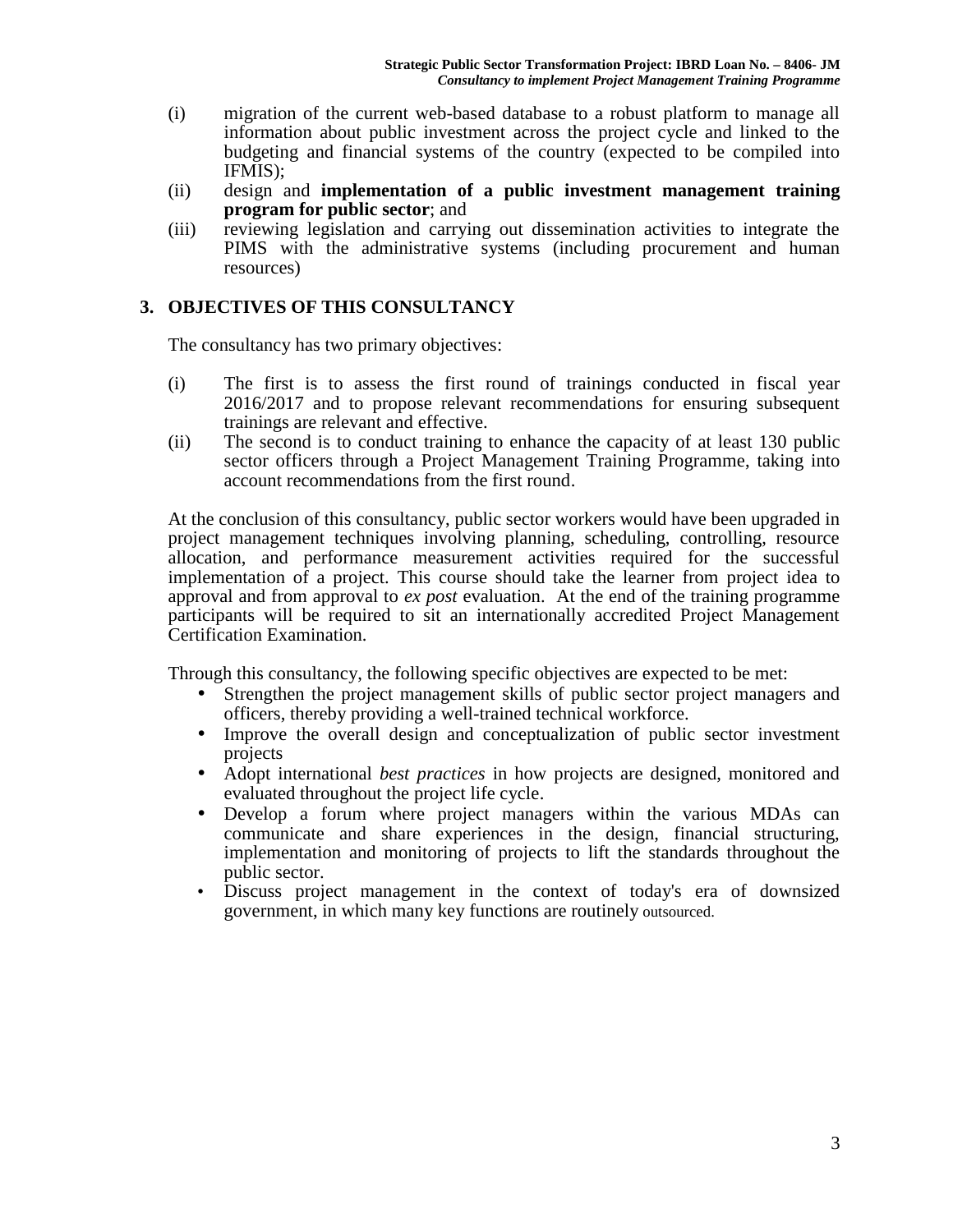#### **4. SCOPE OF WORK**

It is essential that all the relevant actors and stakeholders within the Public Sector who are active participants in the implementation of Public Investment projects be trained in Project Management.

In order to achieve the objectives, the consultant will be required to:

- A. Review all the relevant literature, including legislation, regulations, institutional assessments, PIMS Guidelines, other technical work that will directly inform the PIMS Training Programme curriculum.
- B. Review the results from the first round of training, conduct interviews with a representative sample of trainees who participated in that round; the project administrators, and PIMSEC; and develop a set of recommendations and strategic plan applicable to future rounds.
- C. Implement a project management training programme to a varied cross section of public sector employees including, but not limited to the general project management discipline:
	- Definition of the role that projects and project management play in accomplishing the country's strategic objectives, as well as the Sustainable Development Goals.
	- Assess major schedule, cost, and performance risk elements and understand the approach for managing risks using qualitative as well as quantitative techniques.
	- Establish ways of monitoring schedule and cost performance using earned value techniques.
	- Determine key elements of a communications plan to keep stakeholders abreast of progress, problems, and controls.
	- Use project management software to plan, implement, control, and report on a project.
	- Establish a closeout strategy that will maximize the value of the project experience to the country by capturing best practices and lessons learned.

D. Ensure that the following modules<sup>2</sup> are incorporated into the training plan: *Note: This plan must provide step-by-step instructions for each stage of the project cycle i.e. the process that is required to complete each stage.*

- Module 1: Project Fundamentals
- Module 2: Proposals, Bidding and Procurement; Project Overview
- Module 3: Project Structure
- Module 4: Resource Management
- Module 5: Project Personnel
- Module 6: Project Communications and Organizational Issues
- Module 7: Monitoring and Evaluation this module should present methodologies for both performance as well as results-based monitoring.

<sup>2</sup> *This list is not exhaustive. Consultant shall review to ensure other important project management topics are covered.*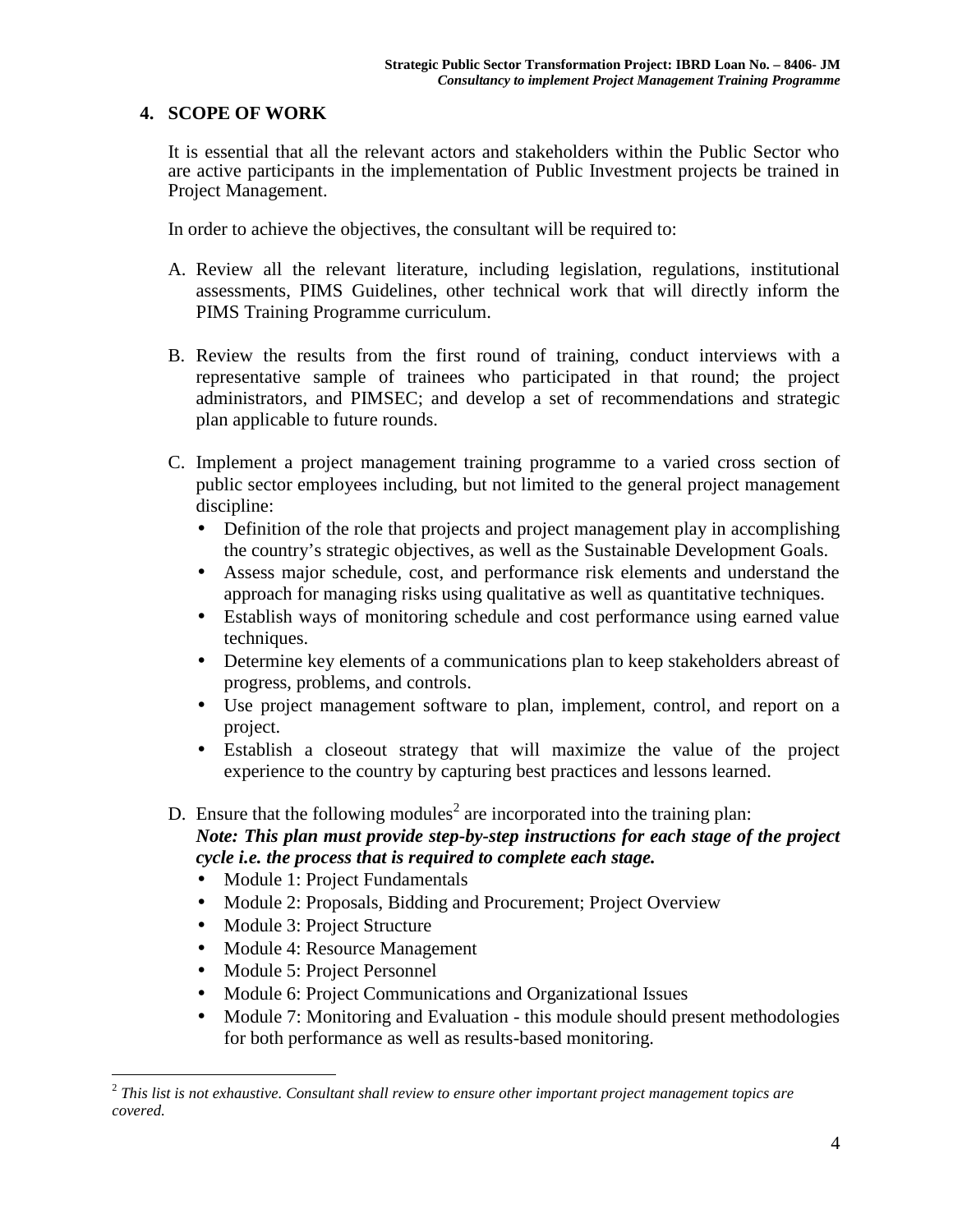- E. Develop for, the use of the participants, the required learning material that is aligned to the curriculum of the accreditation process that will be facilitated through the training programme. The consulting firm is also required to ensure that the material is specific to the needs of the public sector.
- F. Case study: the presenters will guide the participants in consideration of *live* project ideas within their purview which will be used to demonstrate how project management works at each stage, while building capacity of both those who develop the projects as well as those who appraise, monitor and evaluate.

### **5. DELIVERABLES**

| No.                     | <b>Deliverable</b>                                                                                                                                                                                                                                              | Weight     |
|-------------------------|-----------------------------------------------------------------------------------------------------------------------------------------------------------------------------------------------------------------------------------------------------------------|------------|
| 1                       | Detailed workplan detailing the schedule for content<br>delivery, logistics for programme delivery to at least 130<br>public sector workers, methodology for testing and<br>accreditation of individuals who have met the<br>requirements                       | 10%        |
| $\mathbf{2}$            | Report from first round of project management trainings<br>conducted in 2016/2017 fiscal year with detailed<br>recommendations for subsequent trainings                                                                                                         | <b>15%</b> |
| 3                       | Based on findings and recommendations from deliverable<br>no 2, develop course outline document detailing:<br><b>Instructional Strategy, Content, example of learning and</b><br>assessment strategy for participants, monitoring matrix<br>for course progress | 25%        |
| $\overline{\mathbf{4}}$ | Four (4) progress reports detailing among other things:<br>student participation and other agreed output indicators,<br>assessment results including student assessments and 360<br>degree feedback for the approximately 130 trainees                          | 25%        |
| 5                       | A final report detailing among other things the results of<br>the accreditation of participants with Project<br><b>Management Certification</b>                                                                                                                 | 25%        |

## **6. CHARACTERISTICS OF THE CONSULTANCY**

- **Level of effort:** Full time level of effort of six (6) consulting months will be required.
- **Duration of contract:** Six months
- **Location:** Jamaica
- **Type of Consultancy:** Consulting firm.
- **Type of contract:** Lump sum.

## **7. RESOURCES**

The following is a list of some of the key resources that are important to implement the PIMS Training Programme.

- $\checkmark$  The Financial Administration and Audit (FAA) Act, 2014 & 2015
- $\checkmark$  The Public Bodies Management and Accountability Act, 2014 & 2015
- $\checkmark$  The FAA (Fiscal Responsibility Framework) Regulations 2015
- $\checkmark$  The Public Sector Investment Programme Policy Paper, FY 2016/2017
- $\checkmark$  The Public Investment Management System Guidelines 2015